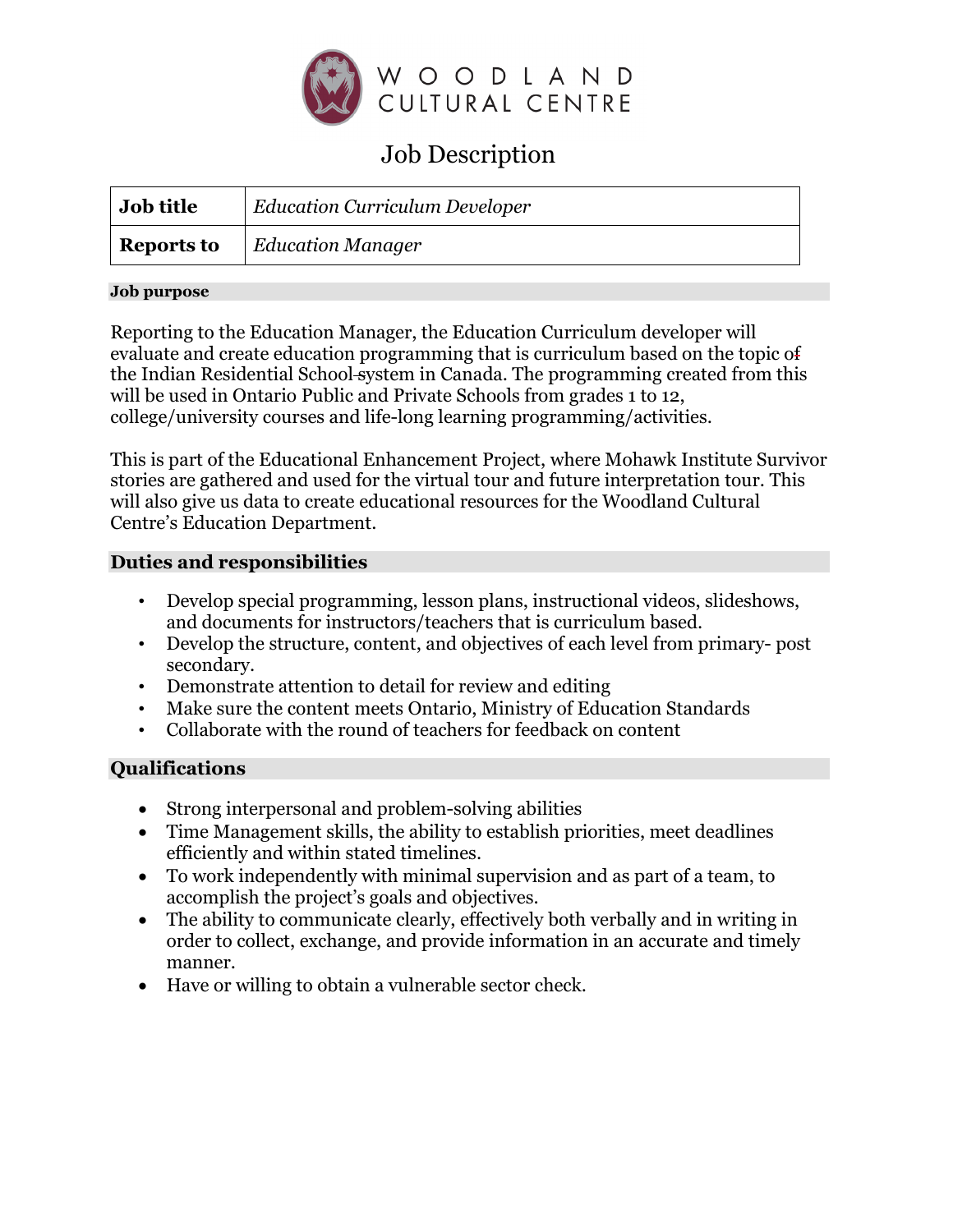## **Education**

- University Degree in Education, and/or Indigenous Studies
- Background knowledge of residential schools and an understanding of historical trauma

## **Experience**

- Previous experience with reviewing and developing curriculum
- Five  $(5)$  years' minimum experience working in Education
- Proficiency with Microsoft Office applications
- Proficiency with virtual meeting tools, i.e. ZOOM

## **Impact of Error**

• Error in judgement may lead to loss of credibility, poor public relations, public confidence and misinformation resulting in embarrassment and potential liability to the Woodland Cultural Centre.

## **Culture**

• Woodland Cultural Centre serves to preserve and promote Indigenous history, art, language and culture.

## **External/Internal Relationship**

• Community Members, Contractors, Government Agencies, Council Members, Woodland Cultural Centre Staff, Tourism Partners, Maintenance Contractors, Business Partners and Vendors

#### **Working conditions**

- This position requires moderate physical effort.
- This position requires moderate visual/sensory effort.
- This position typically operates in a generally agreeable work environment.
- Mental Stress: There is regular deadline pressure from various sources.

#### **Direct reports**

Education Manager